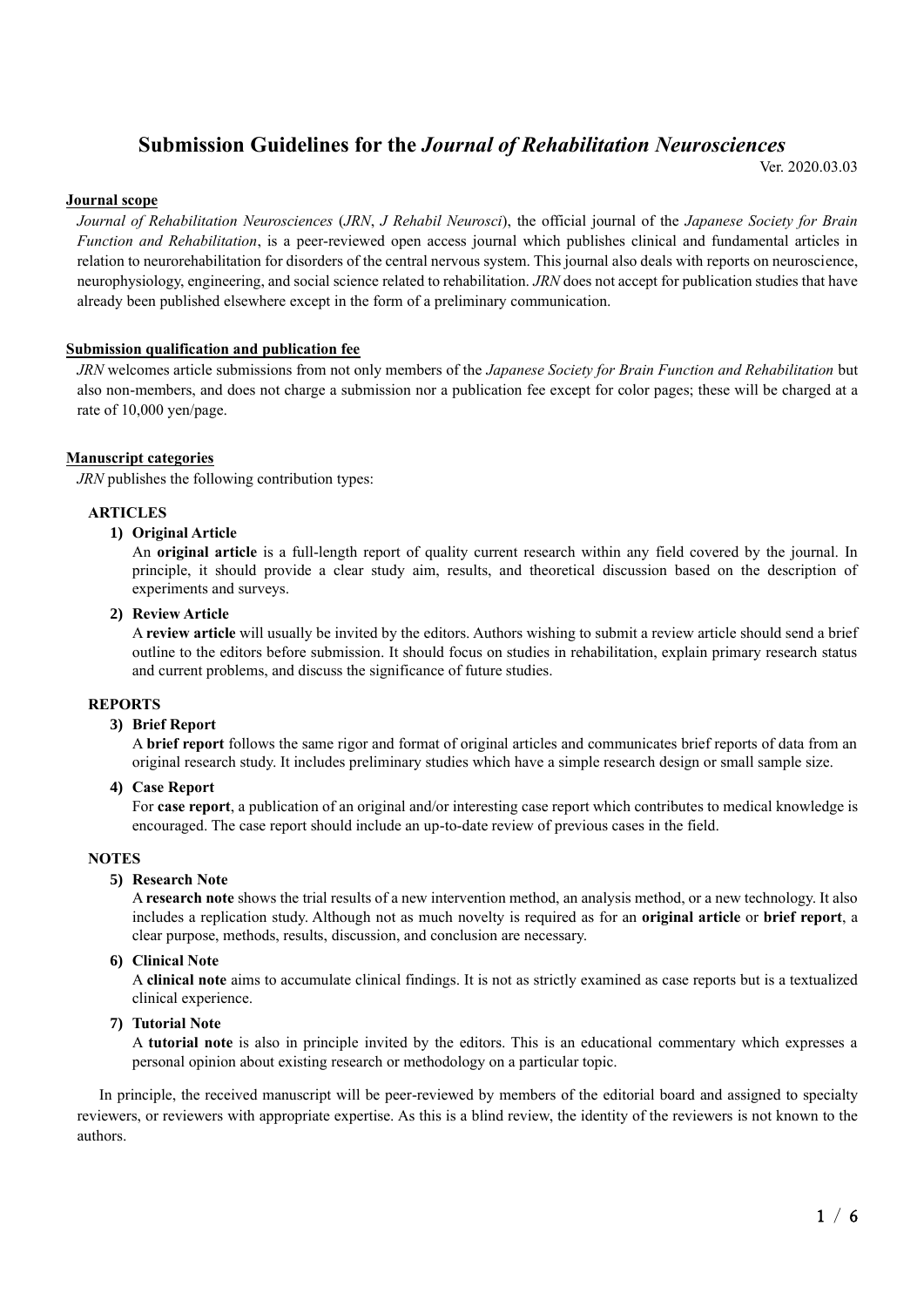# **Open-access policy**

*JRN* applies the Creative Commons Attribution License to all its published articles. Authors retain ownership of the copyright for their article. However, anyone may download, reuse, copy, reprint, distribute, or modify articles published in the journal provided they cite the original authors and source. In these cases, no permission is required from either the authors or the publisher.

# **Maximum length of papers**

Length of main text (excluding abstract, references, and figure legends), number of tables/figures, and number of references are limited as follows:

**Original Article** 4,800 words in main text, 8 tables/figures, and 40 references. **Brief Report / Case Report** 3,600 words in main text, 6 tables/figures, and 30 references. **Research Note / Clinical Note** 2,400 words in main text, 4 tables/figures, and 20 references.

\*There are no strict word, figure, or reference limits for **Review Article** and **Tutorial Note**.

#### **Templates and styles**

#### ⚫ **We strongly encourage authors to use the following templates:**

| <b>Original Article / Brief Report / Research Note</b> | http://noukinou.main.jp/doc/JRN template OBR.docx |
|--------------------------------------------------------|---------------------------------------------------|
| <b>Case Report / Clinical Note</b>                     | http://noukinou.main.jp/doc/JRN template CC.docx  |
| <b>Review Article / Tutorial Note</b>                  | http://noukinou.main.jp/doc/JRN template RT.docx  |

- ⚫ If you do not use the templates, set as follows in Microsoft Word:
	- $\triangleright$  Paper size should be set to A4 (210 mm by 297 mm).
	- $\triangleright$  In the header, only "Journal of Rehabilitation Neurosciences" should be center-aligned.
	- ➢ In the footer, "Page number / Total number of pages" must be right-justified.
	- ➢ Use the following margins: Left/Right 20 mm; Top/Bottom 30 mm.
	- $\triangleright$  Use a 5-character paragraph indents including the first paragraph.
	- ➢ Serial line number should only be provided in the "Main Text."
- Basics of character/text notation:
	- $\triangleright$  Text in the "Main Text" should be typed using 12-point Times New Roman in a single column.
	- ➢ Text in the "Figures," "Figure Legends," and "Tables" should be typed using Arial or Helvetica.
	- $\triangleright$  The font size in Figures/Tables should be adjusted to an appropriate size factoring in the print size.
	- $\triangleright$  Use American English spelling.
	- $\triangleright$  In the "Title," "Subtitle," and "Captions," capitalize only the first letter, excluding proper nouns and abbreviations.
	- $\triangleright$  When using abbreviations, use standard abbreviations and spell out in full at first appearance.
	- $\triangleright$  If the author list does not include a native English speaker, an English proofreading certificate is required for publication.
	- $\triangleright$  In principle, the International System of Units (SI) should be used to express the values of quantities.
		- $\checkmark$  There is a space between the numerical value and unit symbol except in the case of superscript units for a plane angle.
		- $\checkmark$  Especially abbreviations such as "sec," "cc," and "mps" are to be avoided. Write "s" or "second"; "cm<sup>3</sup>" or "cubic centimeter"; "m/s" or "meter per second," respectively.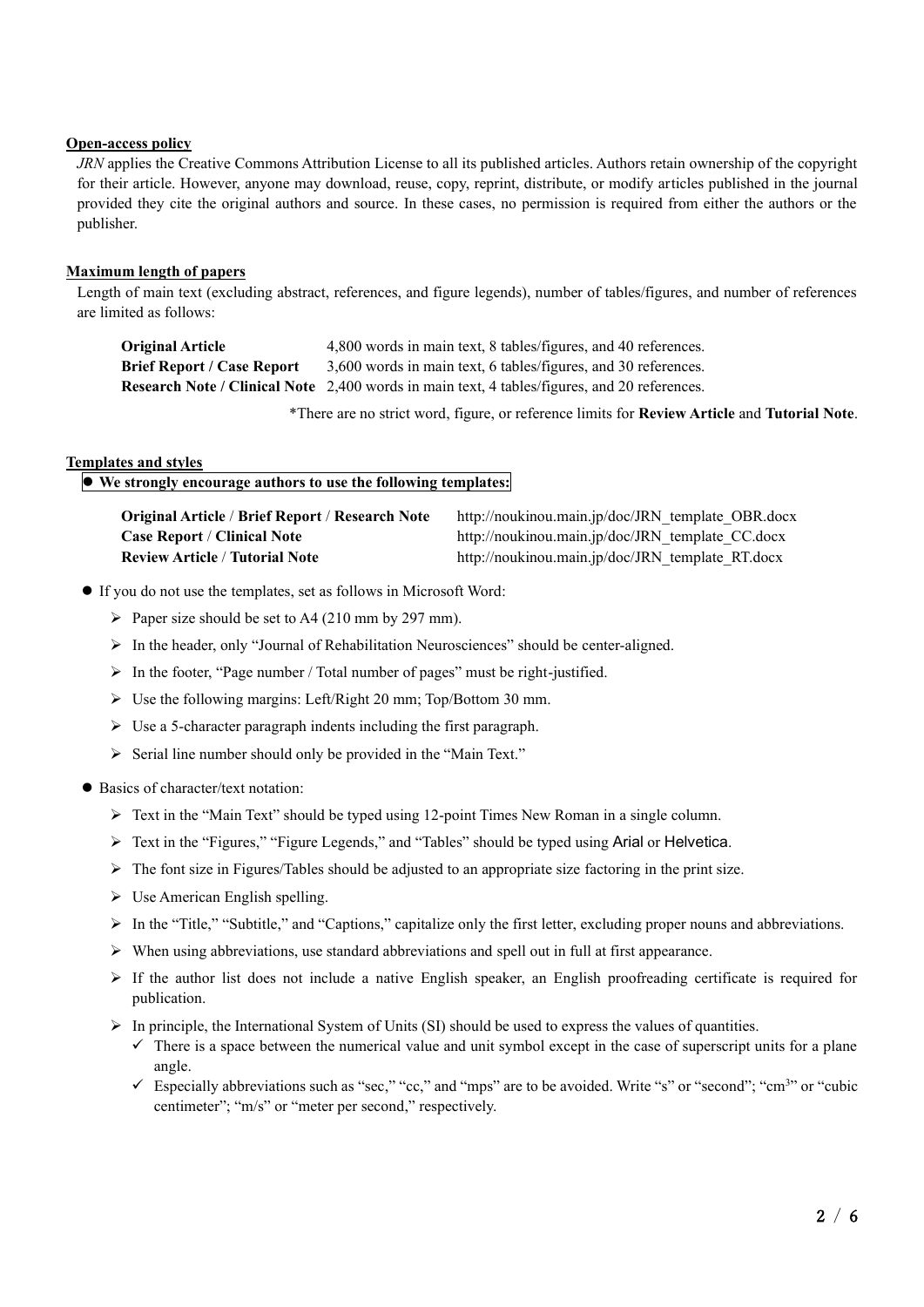- ⚫ The manuscript must incorporate the manuscript text and figures/tables together in a single file. The manuscript contains the following six items in one Word file. For each item and each Figure/Table, create a new page using "Page break."
	- [1] Title, Author Information, and Abstract
	- [2] Closed Information
	- [3] Main Text
	- [4] References
	- [5] Figure(s) and Figure Legend(s)
	- $[6]$  Table(s)

# **[1] Title, Author Information, and Abstract**

- ➢ Type of manuscript
	- $\checkmark$  Specify the type of manuscript.
- ➢ Title
	- $\checkmark$  In principle, there is no limit on the number of characters, but a simple title is recommended.
- $\triangleright$  Author(s)
	- $\checkmark$  Full names of all authors, separated by commas, should be listed.
	- $\checkmark$  The sequence of the authors must reflect the relative scientific and professional contributions, irrespective of their academic status.
	- $\checkmark$  Write family names in all CAPITALS.
	- $\checkmark$  Add the number of each author's institution in superscript. The numbering is needed even if there is only one author.
	- $\checkmark$  Corresponding author is marked using "\*."
	- $\checkmark$  Equal contributed authors (if relevant) are marked using "†" in superscript.
	- ✓ Example: "Torayasu AMARI1† , Masakage YAMAGATA2,3†\*, John DOE1,3 "
- $\triangleright$  Affiliation(s)
	- $\checkmark$  Include department and institution.
	- ✓ Example: "1. Department of Red Arms, Takeda-clan University."
- ➢ Abstract
	- $\checkmark$  Summarize in order of background, purpose, method, result, and conclusion.
	- $\checkmark$  In the abstract, do not include headings such as "results" and do not insert line breaks.
	- $\checkmark$  Word count must be within 240 words.
- ➢ Keywords
	- $\checkmark$  List three to five keywords separated by commas.
	- ✓ Example: "cerebrovascular disease, spinal cord injury, mental practice."
- ➢ \*Correspondence
	- ✓ Describe the information of the corresponding author as "Author name, job title, degree (e-mail address), institution name, institution address." The job title and degree may be omitted.
	- ✓ Example: "Masakage YAMAGATA, MD, PhD (m.yamagata@takeda-clan.univ.ac.jp), Department of Red Arms, Takeda-clan University, 1062, Yatsukaho, Shinshiro, Aichi, 441-1318, Japan."
- $\triangleright$  Number of words without spaces in the main text
	- $\checkmark$  Write the total number of words included in the "Main Text."
- $\triangleright$  Number of figures and tables
	- $\checkmark$  Write the number of figures and tables, respectively.
- ➢ Manuscript history
	- ✓ The received and accepted date will be supplied by the Editorial Board of *JRN*. Please DO NOT EDIT.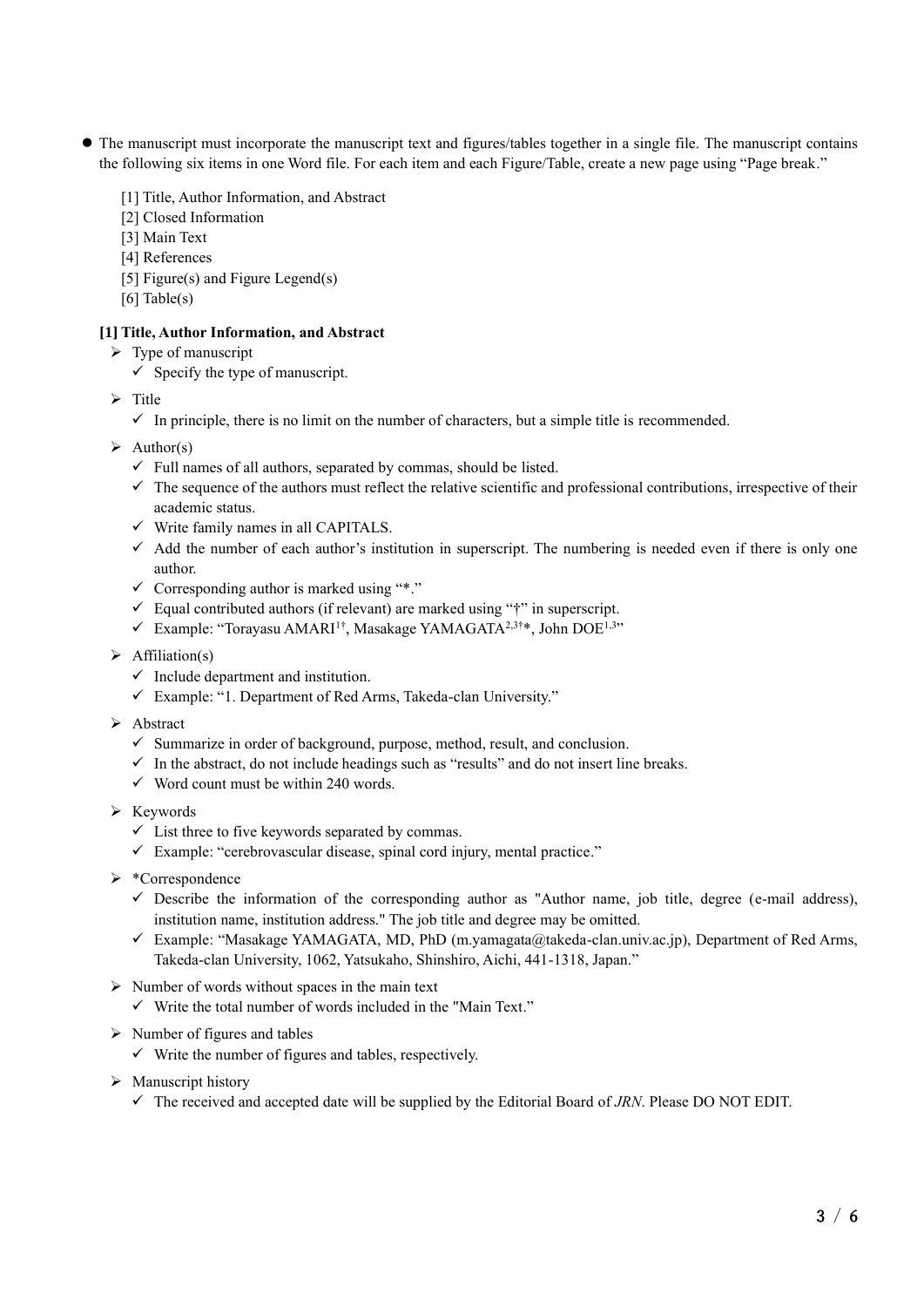# **[2] Closed Information**

- $\triangleright$  E-mail address of all authors
	- $\checkmark$  Please provide the full names and e-mail addresses of all authors.
	- $\checkmark$  Other than the corresponding author, these e-mail addresses are not disclosed.

# **[3] Main Text**

- ➢ **Original Article**, **Brief Report**, and **Research Note** mainly consist of the following chapters:
	- $\checkmark$  1 Introduction, 2 Materials and Methods, 3 Results, 4 Discussion, 5 Conclusion, 6 Acknowledgments (if relevant), 7 Ethics Approval (if relevant), and 8 Conflicts of Interest.
- ➢ **Case Report** and **Clinical Note** mainly consist of the following chapters:
	- $\checkmark$  1 Introduction, 2 Case Presentation (2.1 Age, sex, handedness (if relevant), and disease; 2.2 Past medical history; 2.3 History of present illness; 2.4 Social history (if relevant); 2.5 Family history (if relevant)), 3 Investigations (if relevant), 4 Treatment (if relevant), 5 Outcome and Follow-up, 6 Discussion, 7 Conclusion, 8 Acknowledgments (if relevant), 9 Ethics Approval (if relevant), and 10 Conflicts of Interest.
- ➢ The chapters for **Review Article** and **Tutorial Note** are free.
- ➢ "Introduction," "Conclusion," and "Conflicts of Interest" are mandatory regardless of the type of manuscript.
- $\triangleright$  When layering the captions, use "1.1," "1.2," "1.1.1," "1.1.2," ...
- ➢ Based on the Declaration of Helsinki, including subsequent revisions and supplements, pay sufficient attention to the protection of the subject:
	- ✓ Describe ethical considerations such as explanation and consent to "Ethics Approval" instead of "Materials and Methods<sup>"</sup>
	- $\checkmark$  Include the name of the approving committee and the approval number.
- ➢ If there is no conflict of interest, please state "The authors have no conflicts of interest directly relevant to the content of this article" in the "Conflicts of Interest" section. In principle, profits from companies do not affect the acceptance of papers.

# **[4] References**

- ➢ We encourage authors to use EndNote (Clarivate Analytics, https://endnote.com/). The EndNote style file for *JRN* can be downloaded from the homepage of *Japanese Society for Brain Function and Rehabilitation* (http://noukinou.main.jp/journal/).
- ➢ Previous studies listed in "References" must be cited in the main text and/or figures/tables.
- ➢ If you do not use EndNote, please refer to the following:
	- $\checkmark$  Do not list unaccepted papers or abstracts of conference presentations.
	- $\checkmark$  In the citation, write the reference number in square brackets in numbers and separate them with commas (without spaces). If there are three or more serial numbers, connect them with a hyphen. ▪ Examples: "[1]"; "[2,3]"; "[2-5,8,9]."
	- $\checkmark$  References are listed in the order in which they appear in the manuscript.
	- $\checkmark$  If there are more than seven authors, the first six are separated by commas and thereafter, "et al."
	- $\checkmark$  The journal name is an abbreviation based on Medline (http://www.ncbi.nlm.nih.gov/nlmcatalog/journals).
	- $\checkmark$  If there are multiple pages, describe "first page-last page." If there are duplicate numbers, omit them. ■ Example: For pages 172 to 178, write as "172-8."
	- ✓ When citing a book, do not cite the entire book, but include the pages of the chapters/sections being cited.
	- ✓ For unpublished papers that have been accepted for publication, write "in press" instead of "Year, Volume, Page."
	- $\checkmark$  If the listed paper is written in a language other than English, enclose the title in [ ] (square brackets).
- ➢ Examples:
	- 1. Shimoda N, Takeda K, Imai I, Kaneko J, Kato H. Cerebral laterality differences in handedness: A mental rotation study with NIRS. Neurosci Lett. 2008; 430 (1): 43-7.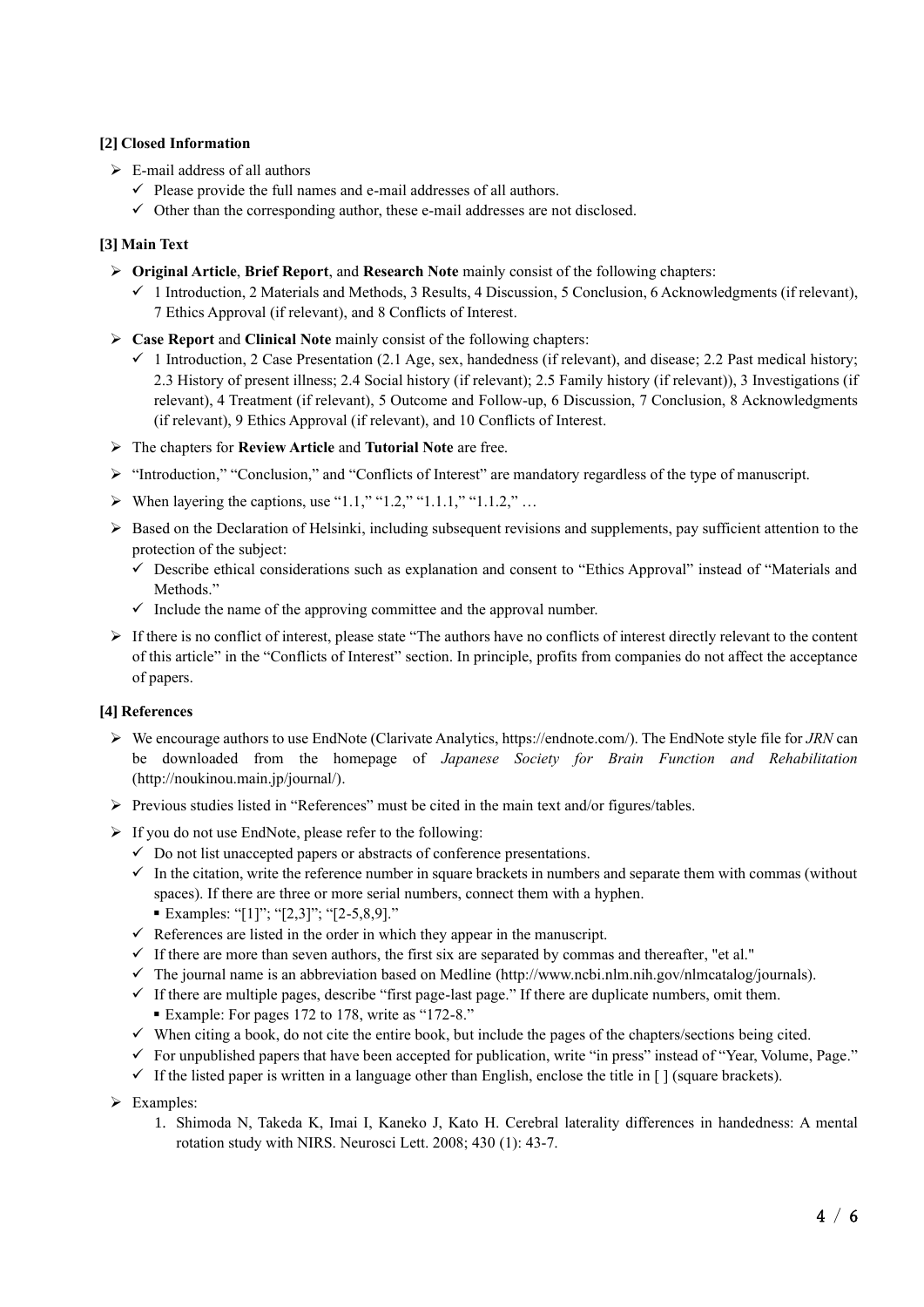- 2. Takahashi M, Takeda K, Otaka Y, Osu R, Hanakawa T, Gouko M, et al. Event related desynchronizationmodulated functional electrical stimulation system for stroke rehabilitation: A feasibility study. J Neuroeng Rehabil. 2012; 9: 56.
- 3. Moore BCJ. An Introduction to the Psychology of Hearing. 6th ed. Leiden: BRILL; 1985. p. 133-68.
- 4. Zifkin BG, Cracco RQ. An Orderly Approach to the Abnormal Electroencephalogram. In: Ebersole JS, Pedley TA, editors. Current Practice of Clinical Electroencephalography. 3rd ed. Philadelphia: Lippincott Williams & Wilkins; 2003. p. 288-302.
- 5. http://jipsti.jst.go.jp/sist/handbook/sist08\_2010/main.htm [cited 2017 June 12].

# **[5] Figure(s) and Figure Legend(s)**

- $\triangleright$  Figures must be mentioned in the main text.
- $\triangleright$  Paste an image with a width of either 7.5 cm or 15 cm into the manuscript.
- ➢ When displaying multiple graphs or photos in a single figure, display "a," "b," etc. on the left shoulder of each graph or photo.
- ➢ Write the figure title below the pasted image, left-justified, as "**Figure 1:** Figure title" ("Figure 1:" is bold).
- $\triangleright$  Write the description below the title. When displaying multiple graphs etc., describe the explanatory text for each graph as follows: "(a) Text for the first graph, (b) Text for the second graph."
- ➢ Text in "Figures" and "Figure Legends" should be typed using Arial or Helvetica.
- $\triangleright$  The font size in the figures should be adjusted to an appropriate size factoring in the print size.
- $\triangleright$  If an abbreviation appears in the figure, spell out in full in the figure legend even if it has already been mentioned in the main text.
- $\triangleright$  Unless there is a special reason, use a grayscale figure without color, including photographs.
- $\triangleright$  Numbering is mandatory even if there is only one figure.

#### **[6] Table(s)**

- $\triangleright$  Tables must be mentioned in the main text.
- $\triangleright$  The table should be in an editable format, i.e., not embedded images.
- ➢ Write the table title at the top of the table, left-justified, as "**Table 1:** Table title" ("Table 1:" is bold).
- $\triangleright$  If an abbreviation appears in the table, spell out in full at the bottom of the table even if it has already been mentioned in the main text.
- ➢ Text in "Tables" should be typed using Arial or Helvetica.
- $\triangleright$  Numbering is mandatory even if there is only one table.
- $\triangleright$  Avoid ruled lines (especially vertical lines) as much as possible.
- $\triangleright$  Keep the ruled line width constant and do not mix ruled lines with different widths.

#### **Submission Process**

- ⚫ Please send (1) Cover Letter to Editor-in-Chief and (2) Manuscript (Microsoft Word file including figures/tables) to "Editorial Committee of *Journal of Rehabilitation Neurosciences*" (editor@noukinou.main.jp) as an e-mail attachment.
- ⚫ For resubmission, please also attach (3) Response to Reviewers.
- ⚫ If the author list does not include a native English speaker, please also send (4) A Certificate of English Proofreading.
- The corresponding author exchanges e-mails with the editorial committee while all authors should be listed in cc.